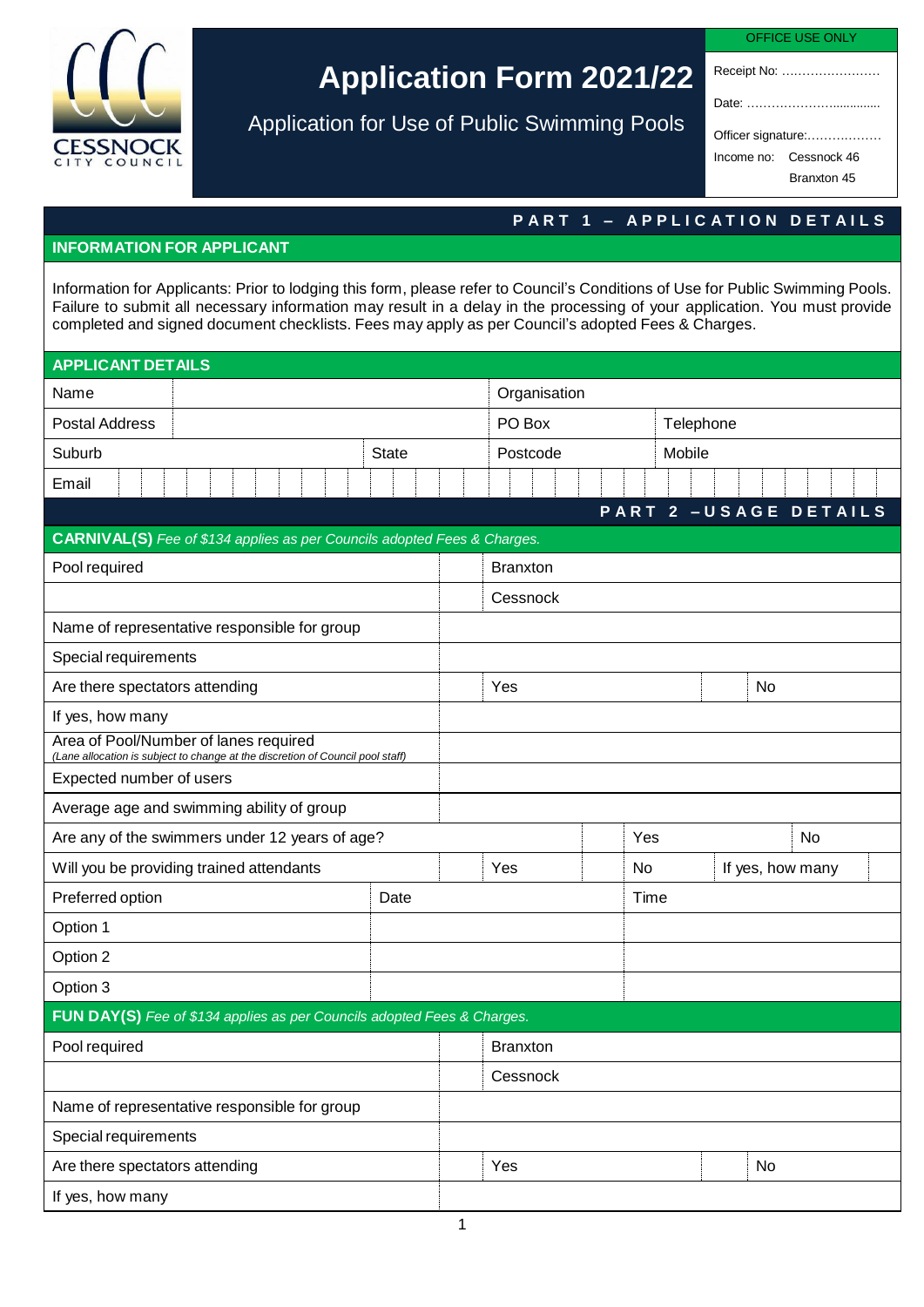| Area of Pool/Number of lanes required<br>(Lane allocation is subject to change at the discretion of Council pool staff)<br>Expected number of users                                                               |      |                 |       |    |       |                  |       |
|-------------------------------------------------------------------------------------------------------------------------------------------------------------------------------------------------------------------|------|-----------------|-------|----|-------|------------------|-------|
| Average age and swimming ability of group                                                                                                                                                                         |      |                 |       |    |       |                  |       |
| Are any of the swimmers under 12 years of age?                                                                                                                                                                    |      |                 |       |    | Yes   | <b>No</b>        |       |
| Will you be providing trained attendants                                                                                                                                                                          |      | Yes             |       |    | No    | If yes, how many |       |
| Preferred option                                                                                                                                                                                                  | Date |                 |       |    | Time  |                  |       |
| Option 1                                                                                                                                                                                                          |      |                 |       |    |       |                  |       |
| Option 2                                                                                                                                                                                                          |      |                 |       |    |       |                  |       |
| Option 3                                                                                                                                                                                                          |      |                 |       |    |       |                  |       |
| <b>LEARN TO SWIM/INTENSIVE SWIMMING</b><br>Please refer to checklist to ensure all required documents are submitted with application as no allocation will be sent if we<br>don't receive current qualifications. |      |                 |       |    |       |                  |       |
| Pool required                                                                                                                                                                                                     |      | <b>Branxton</b> |       |    |       |                  |       |
|                                                                                                                                                                                                                   |      | Cessnock        |       |    |       |                  |       |
| Name of representative responsible for group                                                                                                                                                                      |      |                 |       |    |       |                  |       |
| Special requirements                                                                                                                                                                                              |      |                 |       |    |       |                  |       |
| Are there spectators attending                                                                                                                                                                                    |      | Yes             |       |    |       | No               |       |
| If yes, how many                                                                                                                                                                                                  |      |                 |       |    |       |                  |       |
| Area of Pool/Number of lanes required<br>(Lane allocation is subject to change at the discretion of Council pool staff)                                                                                           |      |                 |       |    |       |                  |       |
| Expected number of users                                                                                                                                                                                          |      |                 |       |    |       |                  |       |
| Average age and swimming ability of group                                                                                                                                                                         |      |                 |       |    |       |                  |       |
| Are any of the swimmers under 12 years of age?                                                                                                                                                                    |      |                 |       |    | Yes   | <b>No</b>        |       |
| Will you be providing trained instructors                                                                                                                                                                         |      | Yes             |       |    | No    | If yes, how many |       |
| Period of use                                                                                                                                                                                                     |      |                 | to    |    |       |                  |       |
| Monday                                                                                                                                                                                                            |      |                 | am/pm | to |       |                  | am/pm |
| Tuesday                                                                                                                                                                                                           |      |                 | am/pm | to | am/pm |                  |       |
| Wednesday                                                                                                                                                                                                         |      |                 | am/pm | to |       |                  | am/pm |
| Thursday                                                                                                                                                                                                          |      |                 | am/pm | to | am/pm |                  |       |
| Friday                                                                                                                                                                                                            |      |                 | am/pm | to |       |                  | am/pm |
| Saturday                                                                                                                                                                                                          |      |                 | am/pm | to |       |                  | am/pm |
| Sunday                                                                                                                                                                                                            |      |                 | am/pm | to |       |                  | am/pm |
| <b>WEEKLY SWIMMING</b>                                                                                                                                                                                            |      |                 |       |    |       |                  |       |
| Pool required                                                                                                                                                                                                     |      | <b>Branxton</b> |       |    |       |                  |       |
|                                                                                                                                                                                                                   |      | Cessnock        |       |    |       |                  |       |
| Name of representative responsible for group                                                                                                                                                                      |      |                 |       |    |       |                  |       |
| Special requirements                                                                                                                                                                                              |      |                 |       |    |       |                  |       |
| Are there spectators attending                                                                                                                                                                                    |      | Yes             |       |    |       | No               |       |
| If yes, how many                                                                                                                                                                                                  |      |                 |       |    |       |                  |       |
| Area of Pool/Number of lanes required<br>(Lane allocation is subject to change at the discretion of Council pool staff)                                                                                           |      |                 |       |    |       |                  |       |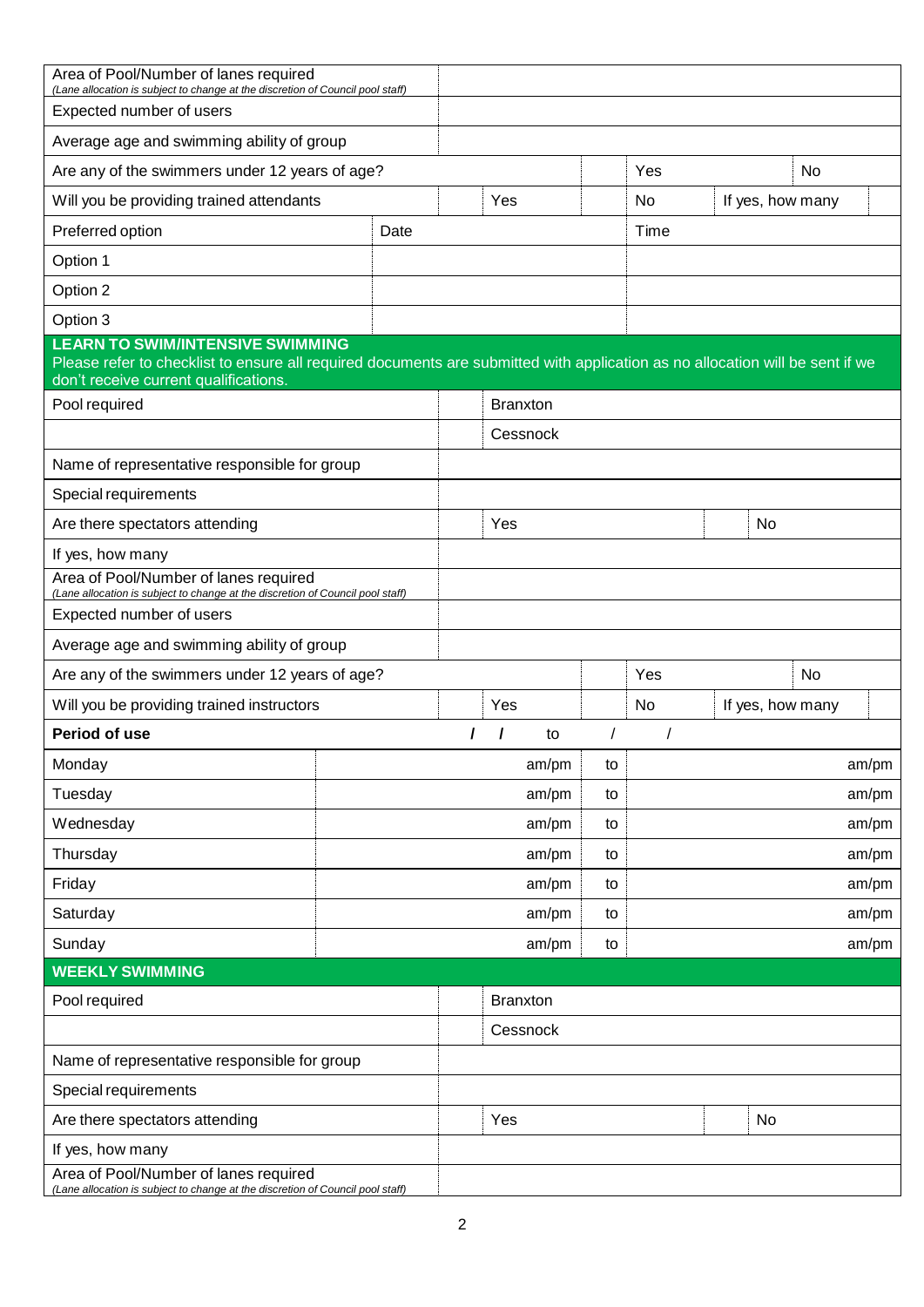|                                                                                                                                                                                                                                                              | Expected number of users                                                                                                                                                              |  |   |         |          |           |                               |  |
|--------------------------------------------------------------------------------------------------------------------------------------------------------------------------------------------------------------------------------------------------------------|---------------------------------------------------------------------------------------------------------------------------------------------------------------------------------------|--|---|---------|----------|-----------|-------------------------------|--|
|                                                                                                                                                                                                                                                              | Average age and swimming ability of group                                                                                                                                             |  |   |         |          |           |                               |  |
| Are any of the swimmers under 12 years of age?                                                                                                                                                                                                               |                                                                                                                                                                                       |  |   |         |          | Yes       | No                            |  |
|                                                                                                                                                                                                                                                              | Will you be providing trained attendants                                                                                                                                              |  |   | Yes     |          | <b>No</b> | If yes, how many              |  |
| Period of use                                                                                                                                                                                                                                                |                                                                                                                                                                                       |  | I | 1<br>to | $\prime$ |           |                               |  |
| Monday                                                                                                                                                                                                                                                       |                                                                                                                                                                                       |  |   | am/pm   | to       |           | am/pm                         |  |
| Tuesday                                                                                                                                                                                                                                                      |                                                                                                                                                                                       |  |   | am/pm   | to       |           | am/pm                         |  |
| Wednesday                                                                                                                                                                                                                                                    |                                                                                                                                                                                       |  |   | am/pm   | to       |           | am/pm                         |  |
| Thursday                                                                                                                                                                                                                                                     |                                                                                                                                                                                       |  |   | am/pm   | to       | am/pm     |                               |  |
| Friday                                                                                                                                                                                                                                                       |                                                                                                                                                                                       |  |   | am/pm   | to       |           | am/pm                         |  |
| Saturday                                                                                                                                                                                                                                                     |                                                                                                                                                                                       |  |   | am/pm   | to       |           | am/pm                         |  |
| Sunday                                                                                                                                                                                                                                                       |                                                                                                                                                                                       |  |   | am/pm   | to       |           | am/pm                         |  |
|                                                                                                                                                                                                                                                              |                                                                                                                                                                                       |  |   |         |          |           | PART 3 - POOL USERS CHECKLIST |  |
|                                                                                                                                                                                                                                                              | <b>DOCUMENTATION REQUIRED</b> Please indicate by 'X'                                                                                                                                  |  |   |         |          |           |                               |  |
|                                                                                                                                                                                                                                                              | In order to utilise a Council owned Outdoor Swimming Pool the following documents and qualifications must be                                                                          |  |   |         |          |           |                               |  |
|                                                                                                                                                                                                                                                              | submitted to Council along with this application form to be assessed for approval.<br>Outdoor Swimming Pool User Agreement - Read, completed and signed.                              |  |   |         |          |           |                               |  |
|                                                                                                                                                                                                                                                              | Certificate of Currency - Public Liability Insurance for a minimum of twenty (20) million dollars.                                                                                    |  |   |         |          |           |                               |  |
|                                                                                                                                                                                                                                                              | Current Working with Children Check - only required when conducting learn to swim lessons                                                                                             |  |   |         |          |           |                               |  |
|                                                                                                                                                                                                                                                              | <b>Current First Aid Certificate</b>                                                                                                                                                  |  |   |         |          |           |                               |  |
|                                                                                                                                                                                                                                                              |                                                                                                                                                                                       |  |   |         |          |           |                               |  |
|                                                                                                                                                                                                                                                              | Austswim – Qualifications are required for ALL instructors in the water.<br>Teacher of Swimming & Water Safety - This is a minimum requirement when teaching 4 years of age to adult. |  |   |         |          |           |                               |  |
|                                                                                                                                                                                                                                                              | Teacher of Infants & Preschool - This is required when teaching between the ages 6 months up to 4 years of age.                                                                       |  |   |         |          |           |                               |  |
| Teacher of Towards Competitive Strokes - This is designed to bridge the gap between learn to swim and<br>coaching/mini-squad.                                                                                                                                |                                                                                                                                                                                       |  |   |         |          |           |                               |  |
| Swim Australia - Qualifications are required for ALL instructors in the water.                                                                                                                                                                               |                                                                                                                                                                                       |  |   |         |          |           |                               |  |
| Swim Australia Teacher - This is a minimum requirement when teaching from 2 1/2 years of age to adult.                                                                                                                                                       |                                                                                                                                                                                       |  |   |         |          |           |                               |  |
| Teacher of Babies & Toddlers - This is required when teaching between the ages 6 months up to 4 years of age.                                                                                                                                                |                                                                                                                                                                                       |  |   |         |          |           |                               |  |
| Teacher of Competitive Swimming – This is required when swimmers are recent "Learn to Swim" Graduates and are<br>in the likes of a "mini squad" (usually around 10-years and under) and still acquiring the skills needed to transition into<br>competition. |                                                                                                                                                                                       |  |   |         |          |           |                               |  |
| Please note: All users must complete a risk assessment each and every time the pool is used/hired and retain a copy for                                                                                                                                      |                                                                                                                                                                                       |  |   |         |          |           |                               |  |
| your records.                                                                                                                                                                                                                                                |                                                                                                                                                                                       |  |   |         |          |           |                               |  |
|                                                                                                                                                                                                                                                              |                                                                                                                                                                                       |  |   |         |          |           |                               |  |
|                                                                                                                                                                                                                                                              |                                                                                                                                                                                       |  |   |         |          |           |                               |  |
|                                                                                                                                                                                                                                                              |                                                                                                                                                                                       |  |   |         |          |           |                               |  |
|                                                                                                                                                                                                                                                              |                                                                                                                                                                                       |  |   |         |          |           |                               |  |
|                                                                                                                                                                                                                                                              |                                                                                                                                                                                       |  |   |         |          |           |                               |  |
|                                                                                                                                                                                                                                                              |                                                                                                                                                                                       |  |   |         |          |           |                               |  |
|                                                                                                                                                                                                                                                              |                                                                                                                                                                                       |  |   |         |          |           |                               |  |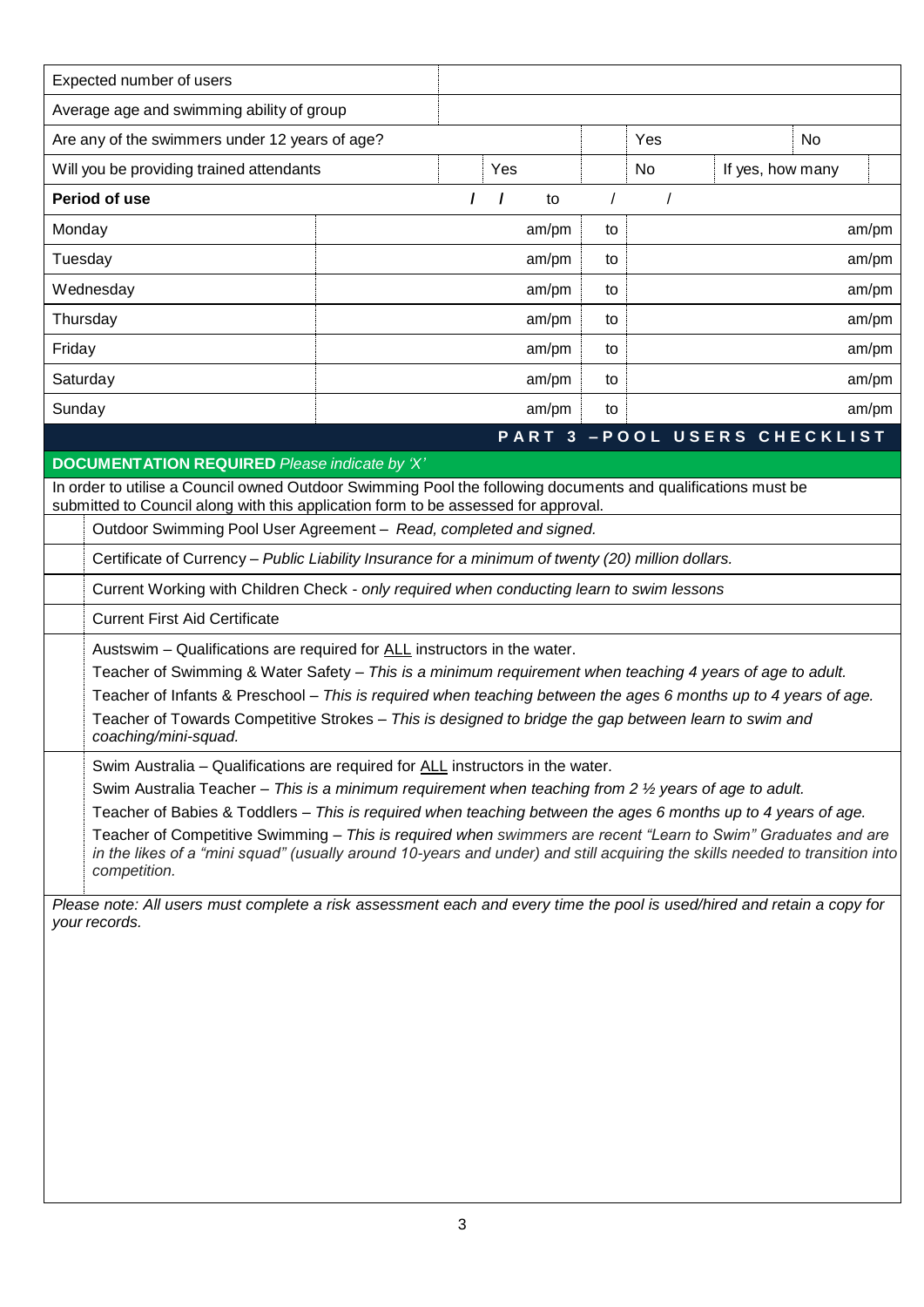## **CONDITIONS OF USE**

- 1. All applicants must provide a signed Pool User Agreement and current qualifications before their application is assessed.
- 2. Council facilities must be left in the same condition in which they are found.<br>3. The user is responsible for cleaning of all rubbish before departing from the
- The user is responsible for cleaning of all rubbish before departing from the facility and returning all equipment to its appropriate place.
- 4. The user must ensure that all fixtures and fittings are not removed, defaced, or damaged in any manner by persons using the facility. If in the event of damage the cost of repair will be the responsibility of the hirer.
- 5. No permanent decorations, fixtures, or posters of any manner are to be erected in any part of the pool and surrounds without the written permission of the Recreation & Community Facilities Coordinator.
- 6. All breakages, damages, or losses must be reported immediately to the Recreation & Community Facilities Coordinator and an incident report completed.
- 7. For the purpose of the issue of Family Passes, a "Family" is defined as "the names listed on a Medicare Card" and will continue to include Foster Children.
- 8. It is the responsibility of the hirer to ensure that all activities conducted within their responsibility abide by these Conditions of Use. As such, the following activities are not allowed:
	- Drinking of any alcoholic substance
	- Use of any drug related substance
	- Smoking
	- Swearing or abusive behaviour
	- Dangerous or unsafe behaviour
	- Destructive behaviour to property and fixtures of the swimming pool
	- No glass containers of any kind to be brought into the pool grounds.
	- No pass-outs will be issued for any of Council's aquatic facilities.
- 9. Pool staff have the discretion to allocate lane space subject to the number of swimmers on the day(s) of the users approved booking.
- 10. Fees and charges may apply as per Council's adopted Fees & Charges. All applicable fees and charges will be included on allocation letters and invoiced for payment.
- 11. Any failure to abide by these conditions shall result in cancellation of this agreement. Any failure to abide by these conditions shall result in cancellation of this agreement.